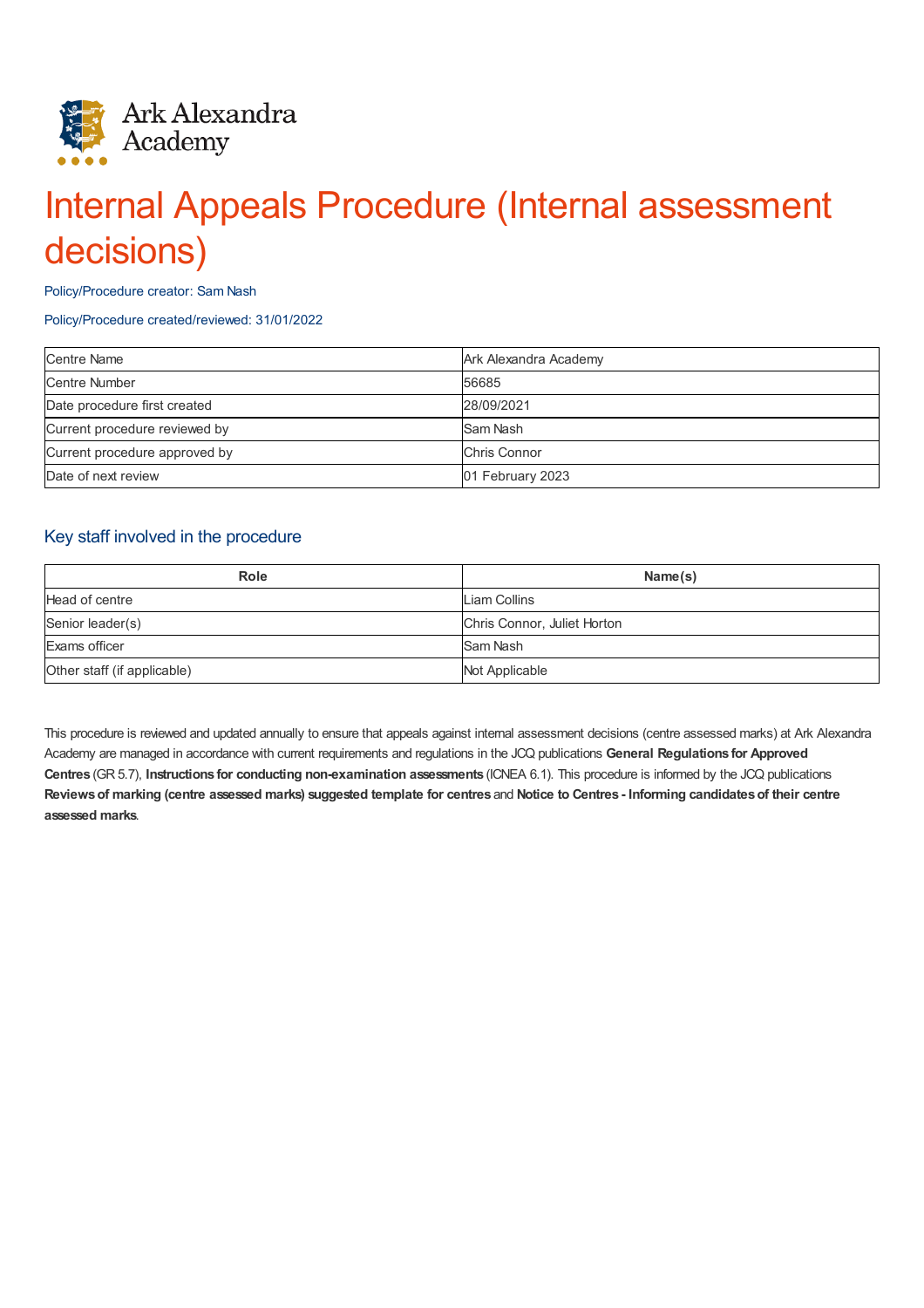# Introduction

Certain qualifications contain components of non-examination assessment (or units of coursework) which are internally assessed (marked) by Ark Alexandra Academy and internally reviewed/standardised. The marks awarded (the internal assessment decisions) which contribute to the final grade of the qualification are then submitted by the deadline set by the awarding body for external moderation.

The moderation process carried out by the awarding body may result in a mark change, either upwards or downwards, even after an internal review. The internal review process is in place to ensure consistency of marking within the centre, whereas moderation by the awarding body ensures that centre marking is line with national standards. The mark submitted to the awarding body is subject to change and should therefore be considered provisional.

The qualifications delivered at Ark Alexandra Academy containing components of non-examination assessment/units of coursework are:

GCE, GCSE, BTEC L1, L2, L3 and Vocational qualifications

# Purpose of the procedure

The purpose of this procedure is to confirm the arrangements at Ark Alexandra Academy for dealing with candidate appeals relating to internal assessment decisions.

This procedure ensures compliance with JCQ regulations which state that centres must:

- have in place and be available for inspection purposes, a written internal appeals procedure relating to internal assessment decisions and to ensure that details of this procedure are communicated, made widely available and accessible to all candidates
- before submitting marks to the awarding body inform candidates of their centre assessed marks and allow a candidate to request a review of the centre's marking

### Principles relating to centre assessed marks

The head of centre/senior leader(s) at Ark Alexandra Academy will ensure that the following principles are in place in relation to marking the work of candidates:

- A commitment to ensuring that whenever teaching staff mark candidates' work, that this is done fairly, consistently and in accordance with the awarding body's specification and subject-specific associated documents
- (updated 2021/22) All centre staff follow a robust Non-examination Assessment Policy (for the management of non-examination assessments). This policy details all procedures relating to non-examination assessments for relevant qualifications delivered in the centre, including the marking and quality assurance/internal standardisation processes which relevant teaching staff are required to follow
- Candidates' work will be marked by staff who have appropriate knowledge, understanding and skill, and who have been trained in this activity
- A commitment to ensuring that work produced by candidates is authenticated in line with the requirements of the awarding body. Where a number of subject teachers are involved in marking candidates' work, internal moderation and standardisation will ensure consistency of marking
- (updated 2021/22) On being informed of their centre assessed mark(s), if candidates believes that the above procedures were not followed in relation to the marking of their work, or that the assessor has not properly applied the marking standards to their marking, then they may make use of the internal appeals procedure below to consider whether to request a review of the centre's marking

Additional centre-specific principles:

Not applicable